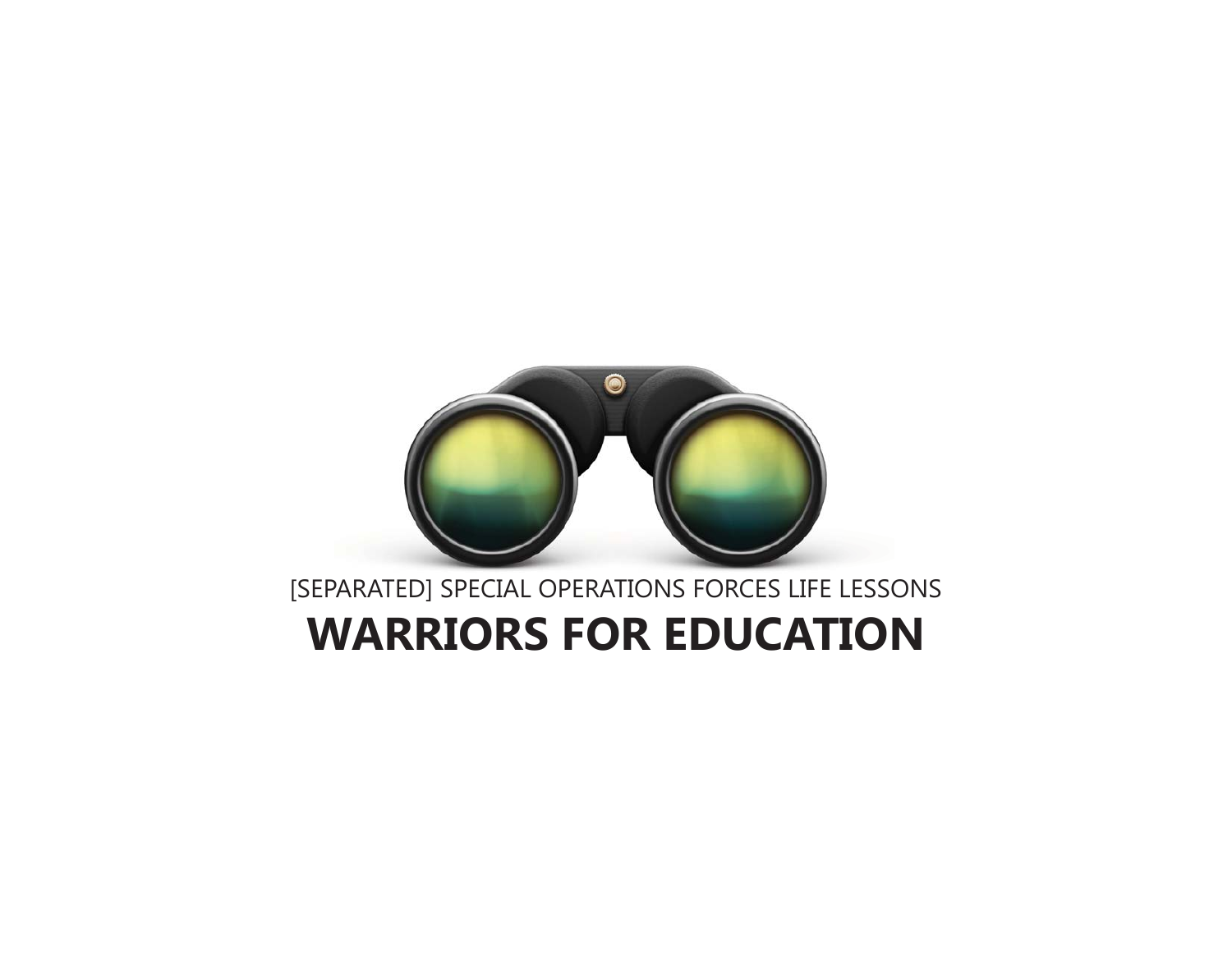## **The Mission Is Not Over**

Equipping our youth with skills to overcome adversity

#### The Right Tool

- Separated SOFs record 2-3 minute videos responding to current events specific to youth issues.
- These videos are linked to current event and uploaded to Youtube where they reach a global audience.

#### The Job

- Youth don't trust adults. Separated SOFs have tremendous credibility with young people.
- SOFs expected to give unvarnished, tactical advice.
- Videos build capacity in our youth and teach honor and dignity is attainable, no matter the current obstacles and circumstances.

#### Desired Outcomes

- Youth have necessary tools to attain honor and dignity, no matter how dire the situation.
- Youth get "triage" level advice that helps them stay out of gangs, off drugs, out of prison, etc.
- Youth learn how to de-escalate and neutralize situations and use smart power.

#### Additional Outcomes

- More youth will want to join the military and see SOFs as mentors who also overcame.
- Separated SOFs seen globally and build prestige for U.S. and in-country military service.





#### **U.S. Special Operations Command**

"It matters not your gender, your ethnic or religious background, your orientation or your social status. Our struggles in this world are similar, and the lessons to overcome those struggles and to move forward changing ourselves and changing the world around us will apply equally to all." - Retired SEAL Adm. Bill McRaven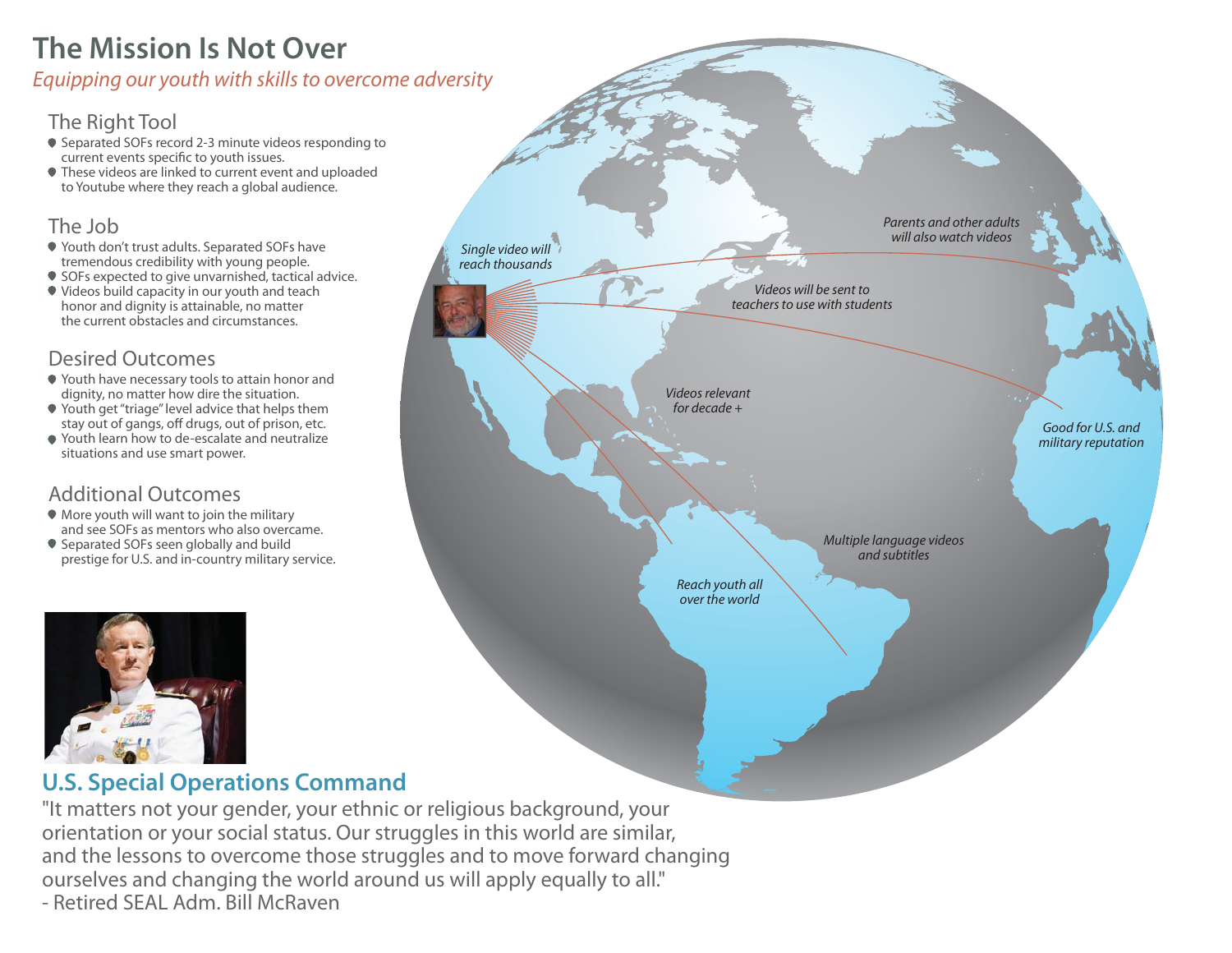## **The State of America's Children® 2020**

- Of the nearly 12 million children living in poverty, 73 percent are children of color. One in six children in America lives with food insecurity, with Black and Hispanic children twice as likely to not have enough nutritious food to eat.
- **2** The number of students attending schools in which at least 75% of children are both low-income and Black or Hispanic more than doubled between the 2000-2001 and 2013-2014 school years.
- Children comprised 1 in 5 of the nearly 553,000 homeless people living in shelters, transitional housing and on the streets on a single night in January 2018.
- More than 74 percent of low-income, 72 percent of Hispanic and 79 percent of Black fourth and eighth grade public school students were not proficient in reading or math in 2019.
- **B** More than 673,000 children were victims of abuse or neglect in 2018. More than half of all child maltreatment cases involved children under 7.
- A child or teen was arrested every 43 seconds in 2018. Children of color were nearly two times more likely to be arrested than white children.
- U.S. children/teens are 15 times more likely to die from gunfire than their peers in 31 other high income countries combined.
- An estimated 4.3 million children under 19 were uninsured in 2018 - 425,000 more than the previous year.

#### Share of Total U.S. IncomeHeld by Income Group, 2016





"Our steps forward are too small and too slow compared with the obstacles and barriers our children face because of our collective inaction. As a result of our continued failings, the state of our children is unjust, unacceptable and short-sighted. We neglect our children at our own peril."

- Children's Defense Fund, 2020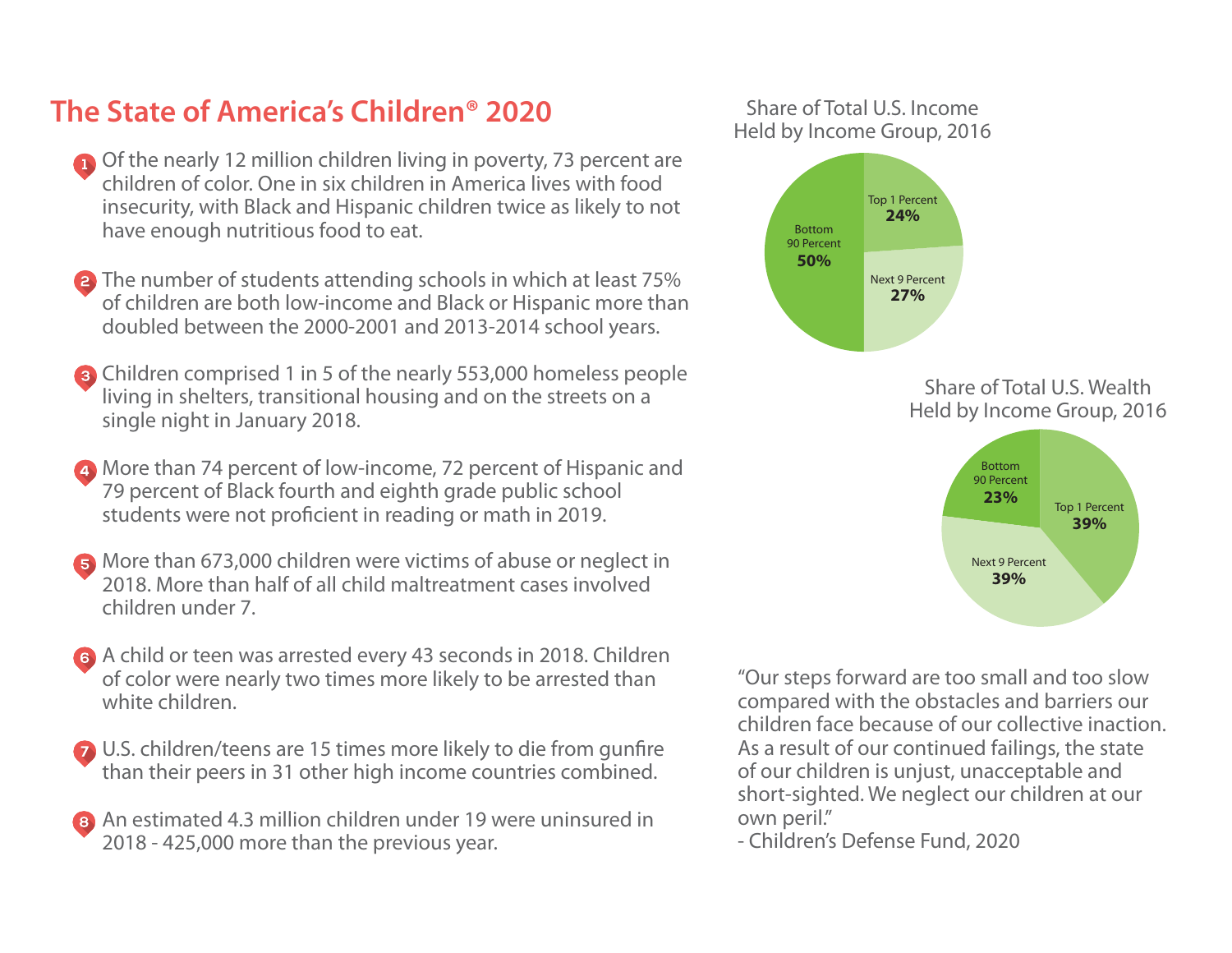

**The Ovarian Lottery**

"The womb from which you emerge determines your fate to an enormous degree for most of the seven billion people in the world."

- Warren Buffett

- Chairman, Berkshire Hathaway

"You don't know whether you're going to be born black or white. You don't know whether you're going to be born male or female," he explained. "You don't know whether you're going to be born infirm or able-bodied. You don't know whether you're going to be born in the United States or Afghanistan."

## **Where you start in life is where you end up in life**

Findings from a 30 year Johns Hopkins research study on 800 Baltimore children

- Only 33 children moved from birth families in the low-income bracket to the high-income bracket as young adults.
- **a** Of those who started out well-off, only 19 dropped to the low-income bracket, a fourth of the number expected.
- Almost none of the children from low-income families made it through college. Of the children from low-income families, only 4 percent had a college degree at age 28, compared to 45 percent of the children from higher-income backgrounds
- At age 28, 45 percent of [low income backgrounds] were working in construction trades and industrial crafts, compared with 15 percent of black men... In those trades, whites earned, on average, more than twice what blacks made.
- Among high school dropouts, at age 22, 89 percent of whites were working compared with 40 percent of blacks.
- When you consider household income, white women reached parity with white men because they were married to them. Black women not only had low earnings, they were less likely than whites to be in stable family unions.
- At age 28, 41 percent of white men and 49 percent of black men from low-income backgrounds had a criminal conviction.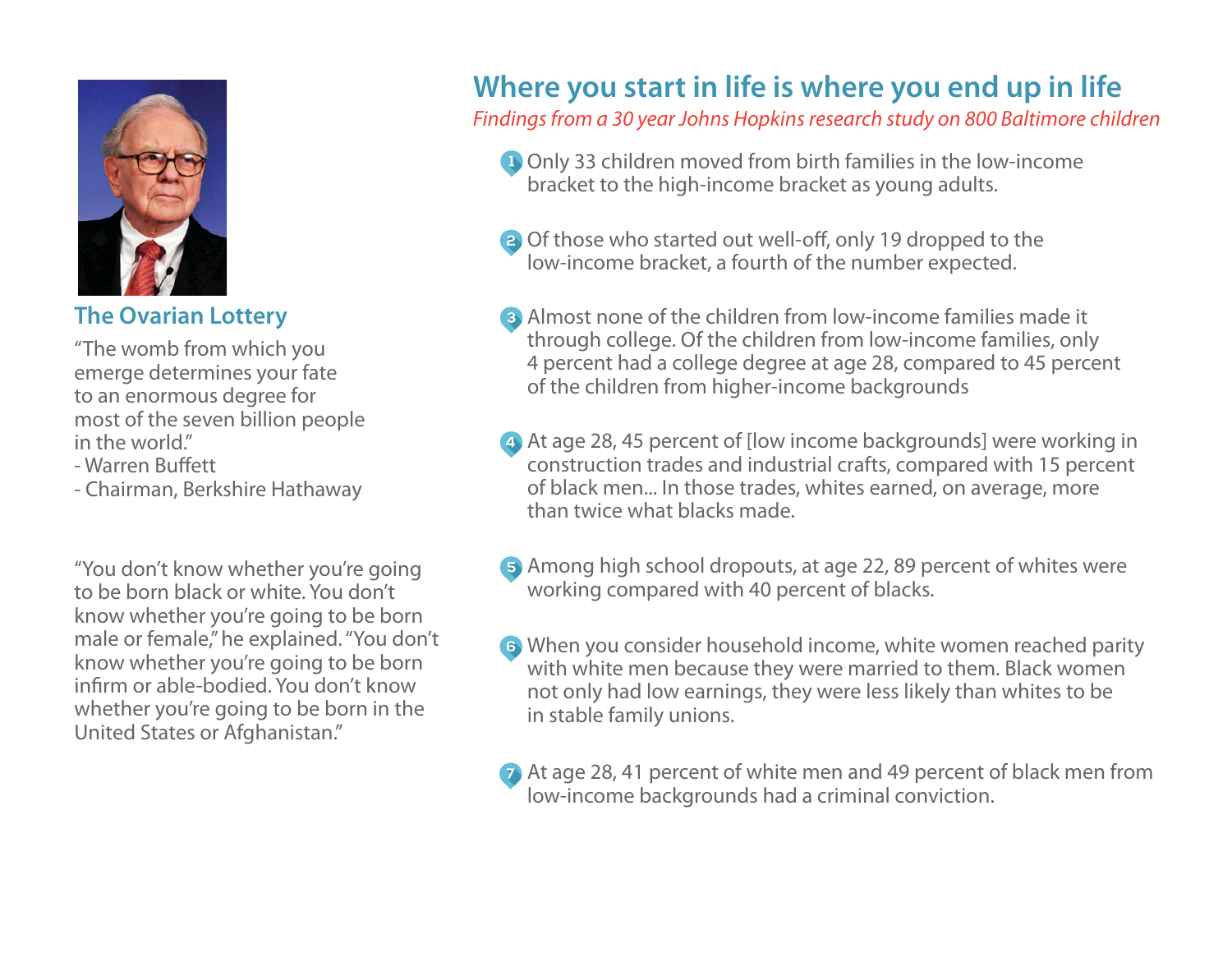Teachers recommend to individual kidsShow videos in class

Bypass the bureaucracy and talk directly to kids

#### Special Operations Forces

Embodiment of overcoming<br>
Practical and tactical advice<br>
Practical and tactical advice Reputation to protect and serve Heroes that transcend race and socioeconomics

Kids can learn and grow Everyone belongs here Everyone has high potential



Watch on phone Watch on desktop Watch on tablet Watch on TV

 $\rightarrow$  Exponential technology - single video goes to thousands Easy to scale at very low cost - using Youtube for delivery Can directly support teachers and even parents Warriors are engaging and offer direct, actionable advice

## **Privileged Communities**

Food insecurity Violence and drugs Bullying Adult supervision Discrimination Unsafe housing Poor health careNo easy solutions, but find the will/resources to fight!

#### Billionaires have to go through front door and work within system





#### Regulatory Racism

School funding/segregation Public versus private hospitals Mandatory/Different sentences Legal/Illegal drug profiteers Housing and income inequality Immigration policies Banking/Financial practices Policing and civil liberties

Racism still occupies the throne of our nation.



Don't send kids to principal Teach to the test only Buy your own supplies Crumbling infrastructure Underpaid teachers

Common CoreNo Child Left Behind

Bill Gates Mark Zuckerberg Jeff Bezos Walter Annenberg Ray Buddle etc...



#### Technology as Solution

Google Chromebooks fast tracked Sold at heavily discounted prices Make kids lifetime Google customers Replace teachers with computer education



Starting to work together to strengthen monopoly

Large companies help write curriculum Prices for textbooks are astronomicalMuch of the content is not interesting Textbook Monopolies

Bureaucracy designed to keep most good ideas away from schools+

> Nonprofits provide tremendous support But these are linear technologies... one kid at a time A mentor can help maybe 1-2 kids at a time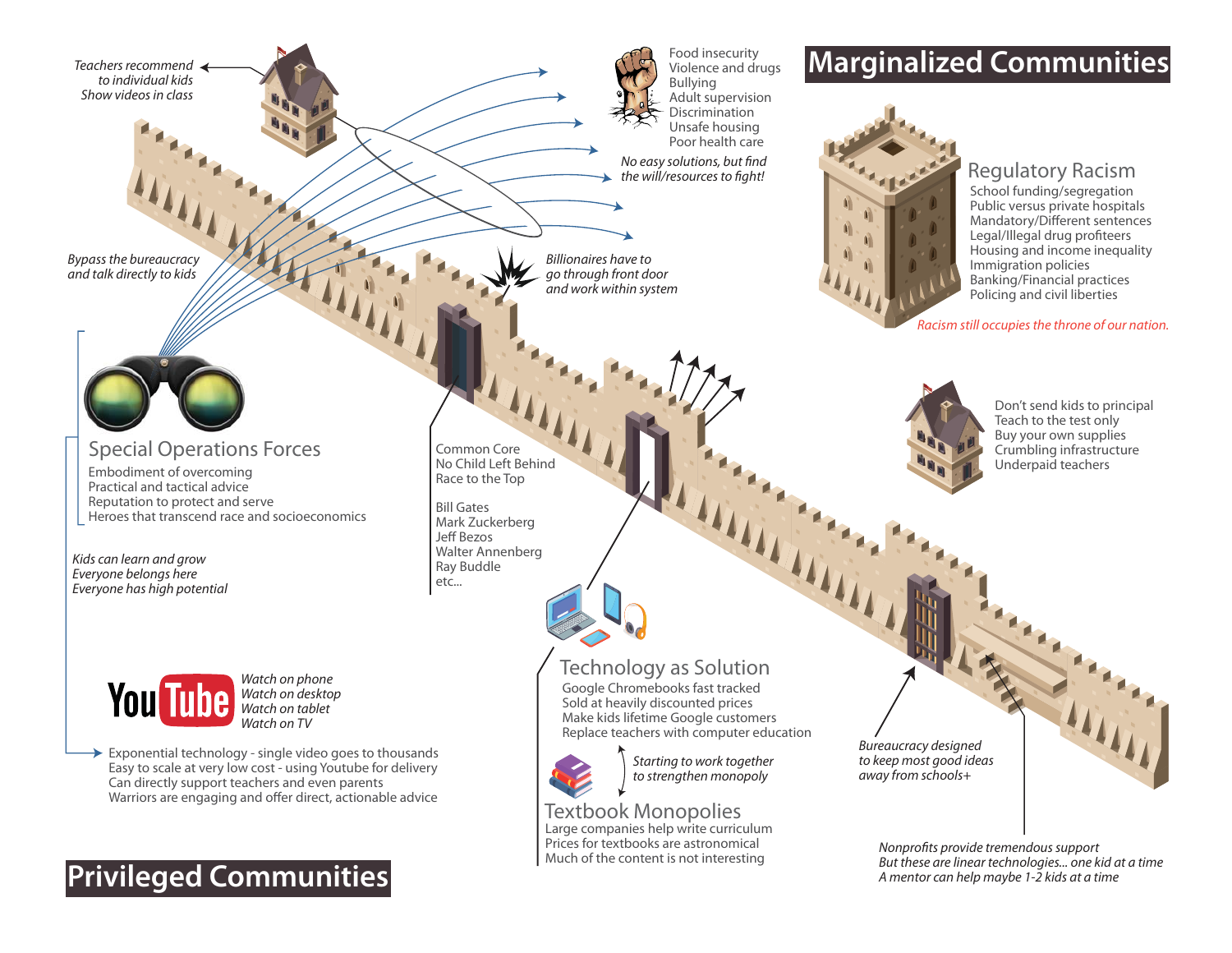## **How It Works**

### Record a video on your desktop, tablet or phone around a current event and it will be uploaded it to Youtube

| <b>New Message</b>                                                                                                                                                                                                                                                                                                          |                                                                                                                                                                                                                                     |  |
|-----------------------------------------------------------------------------------------------------------------------------------------------------------------------------------------------------------------------------------------------------------------------------------------------------------------------------|-------------------------------------------------------------------------------------------------------------------------------------------------------------------------------------------------------------------------------------|--|
| To: Former Special Operations Forces Group ←                                                                                                                                                                                                                                                                                | Only sent to former SEALS, Berets, Delta Force, etc. soldiers.<br>It is well understood that no part of military service is ever discussed in videos.                                                                               |  |
| Subject: Warriors of Education Response Opportunities <                                                                                                                                                                                                                                                                     | Machine models scour the internet and find 3-4 youth-centric current events each day.<br>It's OK if not every article or any articles that day are reserved.                                                                        |  |
| Below are the latest four current events that will benefit from a warrior<br>making a short video that helps our youth cope with these events. $\star$<br>Please click on article hyperlink and decide if this is a subject you would<br>like to address. If yes, please click the reserve for me button under the article. | The key is to record a video when it hits close to home and you have something to say.<br>Intro message can be changed daily. Highlight parts of below articles, etc.                                                               |  |
| Thai schoolchildren join protest movement with defiant salute $\leftarrow$<br>https://www.ft.com/content/54d0609f-b20a-4ab1-8783-8eae94a87e1b<br>?sharetype=blocked<br>RESERVE FOR ME                                                                                                                                       | Kids all over the world are putting up three fingers as a sign of solidarity.<br>This is from the movie Hunger Games. A video may discuss whether this is<br>a good or bad option to kneeling.                                      |  |
| Covid-19 lockdown: Children eat wild plants to survive as hunger explodes ←<br>https://www.iol.co.za/news/south-africa/eastern-cape/covid-19-lockdown<br>-children-eat-wild-plants-to-survive-as-hunger-explodes-51120562<br>RESERVE FOR ME                                                                                 | Kids in Africa are searching for wild plants and using them to make a soup.<br>A video may discuss unintended consequences of the pandemic. Are there<br>consequences of shutting down the economy that may be worse than pandemic? |  |
| The Effects of Police Violence on Inner-City Students <<br>https://economics.harvard.edu/files/economics/files/ms30352.pdf<br>?m=1596740523<br>RESERVE FOR ME                                                                                                                                                               | This is more of a research paper from Harvard. A video here might talk about<br>how to better manage the police interaction to avoid additional troubles.                                                                           |  |
| LeBron's farewell speech from 'Space Jam 2' set leaks <<br>https://www.thescore.com/news/2003376/lebrons-farewell-speech-<br>from-space-jam-2-set-leaks                                                                                                                                                                     | LeBron James gave a short talk after his movie wrapped up about how he grew<br>up in less than ideal circumstances. A video here might talk about never giving up.                                                                  |  |
| RESERVE FOR ME                                                                                                                                                                                                                                                                                                              | Metrics are gathered for every published video, including views, comments, etc.<br>Any warrior can single click and see how his/her videos are being used on Youtube.                                                               |  |
| Click here for current video metrics on Warriors for Education.<br>Click here to learn more about the program. Click here to unsubscribe. <                                                                                                                                                                                 | If you don't wish to participate, single click and you will not receive emails                                                                                                                                                      |  |
| Send $\triangleright$                                                                                                                                                                                                                                                                                                       | Any warrior can forward email to another warrior, who may want to learn more.<br>We include a full descriptions of Warriors for Education in every email.                                                                           |  |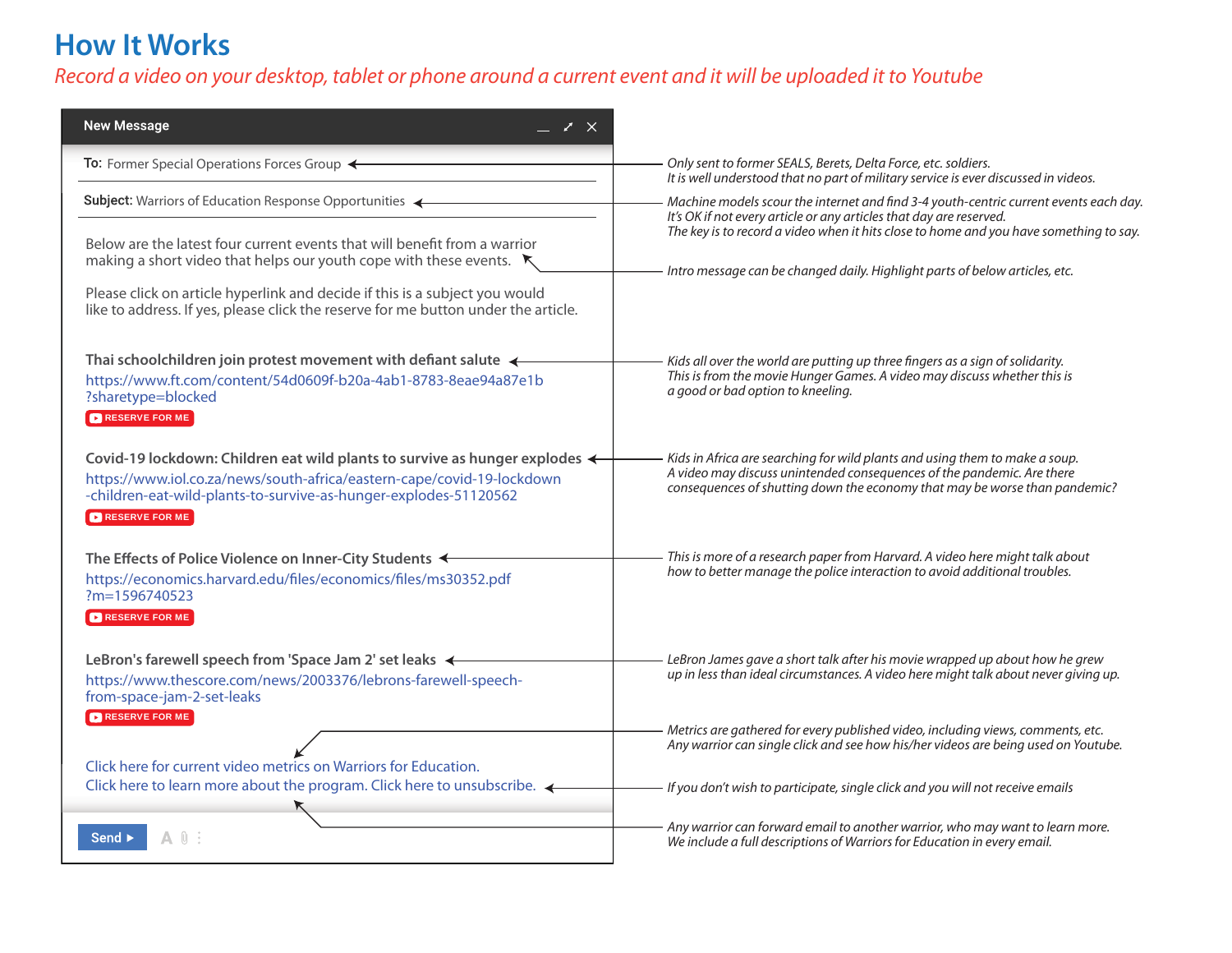

 $\blacksquare$  $\blacksquare$  $\bullet$  . The set of  $\bullet$  $\bullet$  and  $\bullet$ **Contract Contract**  $\theta =$ 

 $\theta = -1$  $\theta =$  $\theta =$  $\alpha = \theta =$ 

 $\mathcal P$ 

#### Sample Video Channels

Homelessness Drug Influence Physical Abuse Verbal Abuse Parent ConflictPolice Conflict

Bullying Food Scarcity Gangs Broken home Teacher Conflictetc...

Youth can subscribe and be alerted when there are new videos



Can record right after click [or] get email with instructions

**RESERVE FOR ME** 

Can record on phone, tablet, desktop... no experience needed

Many youth will want to watch anonymously They can also watch it multiple times, as needed  $\overline{\mathbf{a}}$  $\blacksquare$   $\blacksquare$   $\blacksquare$   $\blacksquare$   $\blacksquare$   $\blacksquare$   $\blacksquare$ Videos are public and available to all  $1200$   $120$ Parents, teachers, global audience Search on bullying and find these in results de como de con-We record the number of views**COLLEGE** and new comments for metrics email and the con-Youth can watch it on cellphones والمربع والمواص SOF video creators are welcometo post and respond to comments  $\phi = -\phi + \ldots =$ ang m \_\_  $\bigcap$ Or they can be 100% anonymous  $\Delta\gamma=0.01$ Any former SOF (anyone) can commentOnce in a video channel, like bullying,

upload video to Youtube

> admin consoleto check videosprior to loading

> > can access additional videos on the topic